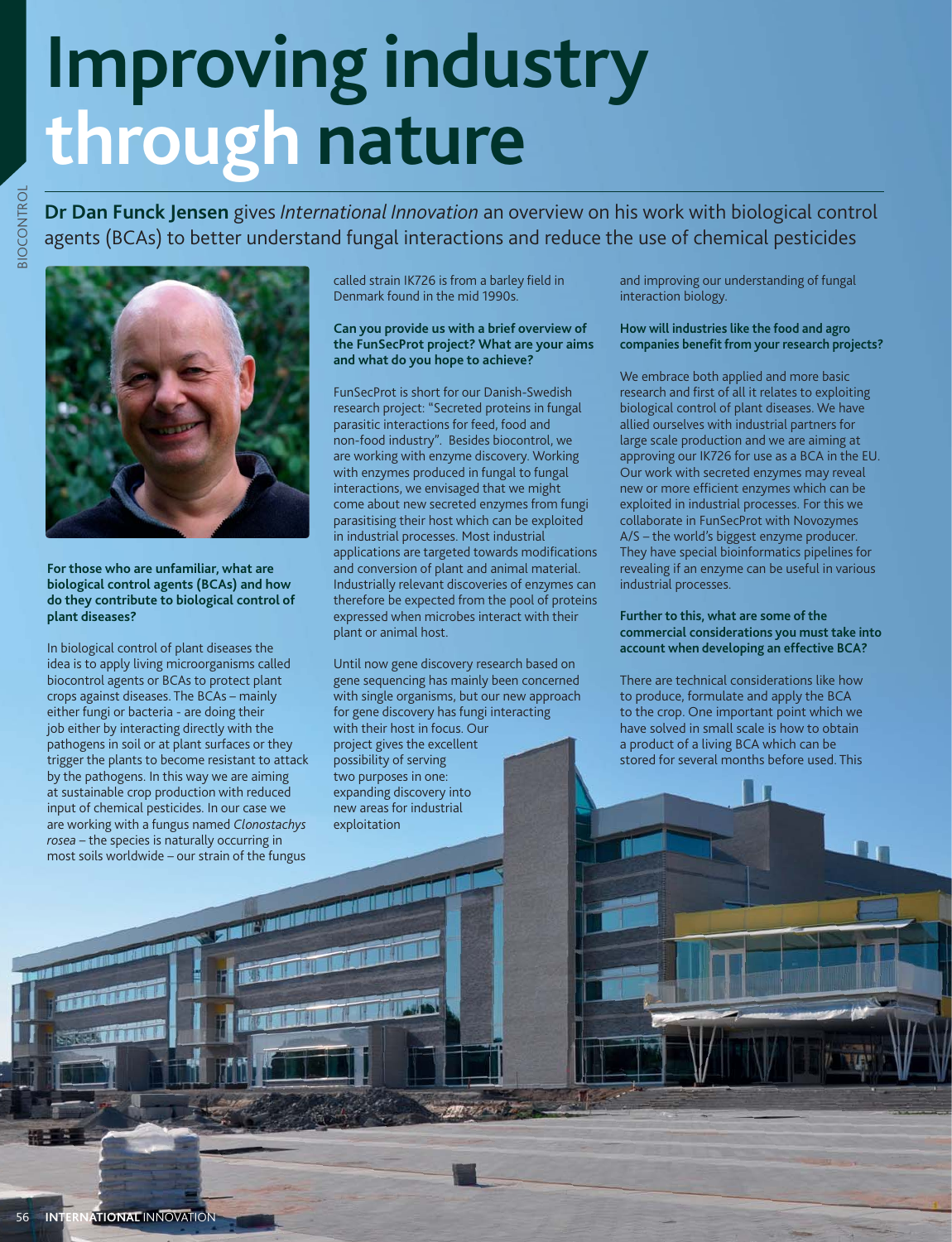is being addressed at the moment for large scale production of IK726. Then there is the requirement for registration of the BCA in the EU before it is to be used commercially. This implies a thorough risk assessment of the organism and how it is used as well as how it is performing as a biocontrol agent in the crops it is meant for.

In addition the company will consider the market size – it might be too expensive to develop a BCA for one disease in a crop that is not grown extensively, although a BCA which is effective against more diseases in different crops or which is for use in high value crops might have a better chance for a reasonable market size. Biocontrol is considered a "green technology" which if possible should replace or reduce the use of chemical pesticides. Public acceptance of this is also important when introducing this new technology.

#### **Are there any other aspects you would like to highlight?**

A Center for Biological Control (CBC) funded by The Swedish Ministry for Rural Affairs has been established at SLU in 2011. CBC will cover both biocontrol of plant diseases, insect pests and later also biocontrol in aquaculture. The tasks are in addition to securing the scientific competences also to facilitate the dialogue both nationally and internationally - between various public institutions, the agroindustry and end users like farmers and consumers. My SLU team is now affiliated to CBC.





## **Triggering nature's defences**

The **BIOCONTROL** programme at SLU benefits from collaborating with the Danish FunSecProt where enzymes in various fungal-host interactions are studied. This helps the SLU group to provide an alternative method to control plant diseases

**IN AGRICULTURE, PLANT** disease is a serious threat that can lead to loss of yield and poor product quality. Due to this, the use of pesticides grew over time as more farmers searched for ways of eradicating this problem. However, as early as the 1980s, experts began to realise that pesticides could have adverse effects on the environment, food quality and our safety. With

this in mind, research was undertaken to find new, less harmful methods that could reach the same levels of disease reduction.

Plant disease is caused<br>by pathogens. Serious by pathogens. pathogens are found in fungi, bacteria, viruses and nematodes. The majority of microorganisms are beneficial to plants or important for various processes in soil, while a few are able to cause plant disease. Beneficial Learning how biocontrol agents function, where they function and how and where they interact can aid us greatly in combating plant disease

Learning how BCAs function, where they function and how and when they interact can aid us greatly in combating plant disease. This can lead to more sustainable crop production with reduced or no input of chemical pesticides. Realising that, Dr Dan Jensen initiated a research programme in the 1990s on biological control of plant diseases when he worked at University of Copenhagen

(KU-Life) in Denmark. These investigations in Denmark led to Jensen's vested interest in BCAs and fungal interactions and his move to SLU in 2008 opened up for new opportunities for following his interests.<br>"The Department for Department for Forest Mycology and Plant Pathology at SLU probably hosts the biggest group of researchers worldwide working on mycology, fungal ecology and fungi related to plant pathology," Jensen

microorganisms aid plants with the uptake of nutrients, promoting plant growth and protecting against plant disease.

Biological control agents (BCAs) help prevent plant disease by either interacting with the pathogen directly at the plant's surface or by triggering the threatened plant's natural defence system against the pathogen. In spite of understanding this, only a few BCAs have been commercialised, with the main deterrents frequently cited as legislative aspects and the costs involved in registering a BCA.

explains. "It has been a stimulating challenge to form a new research strategy within plant pathology and biological control of plant diseases. I did that in close collaboration with associate professor Magnus Karlsson who has been in my new SLU-team from the start in 2008."

### **TAKING THE FIRST STEPS**

During biological studies, a fungal strain of *Clonostachys rosea* (IK726) was proven as a potential BCA against *Fusarium culmorum*, which